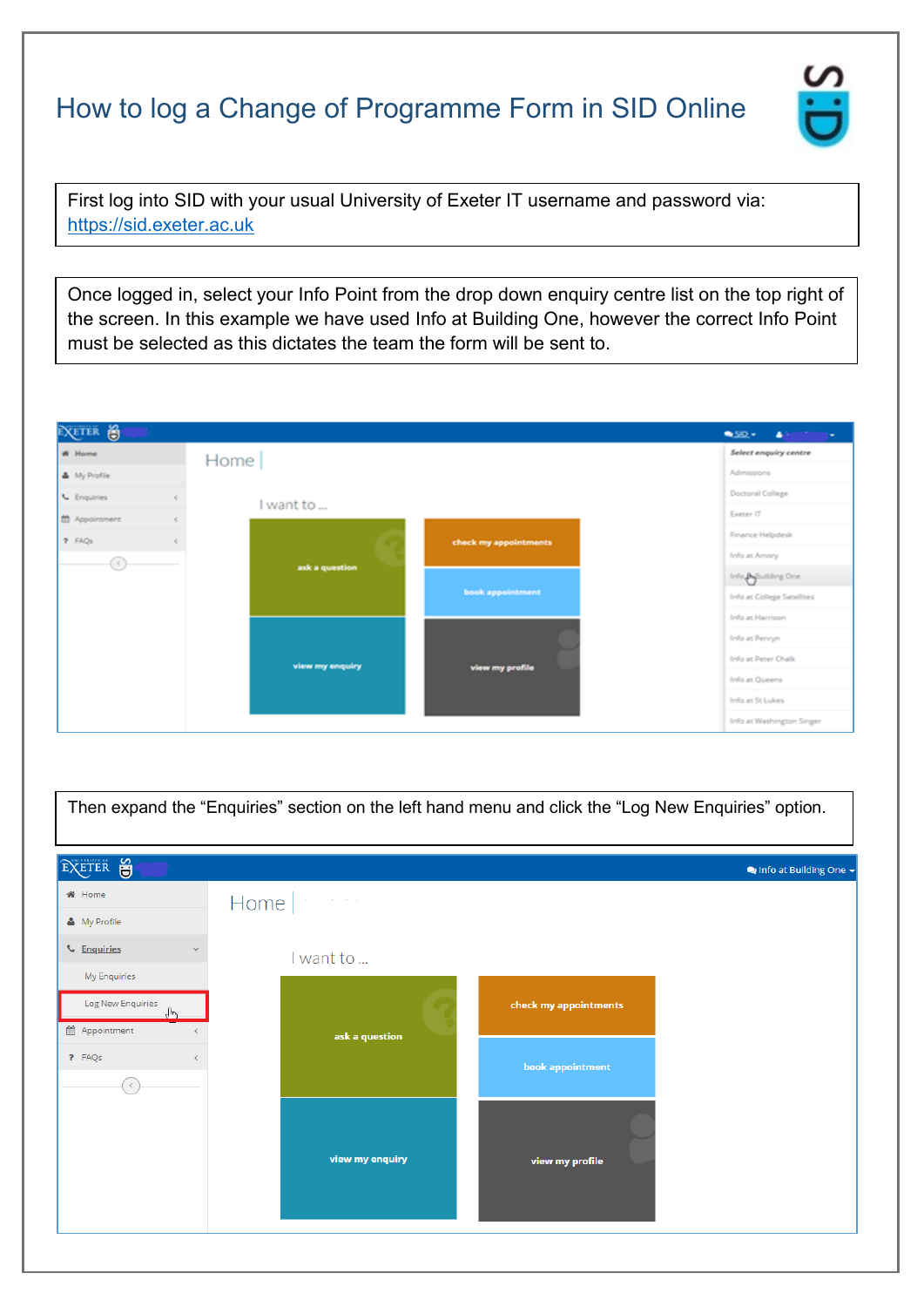## How to log a Change of Programme Form in SID Online



You will then be able to search for the "Change of Programme" category using the search box.

| Ŭ<br>EXETER              |              | $\bullet$ Info at Building One $\star$<br>Δ                                                                                                                                  |
|--------------------------|--------------|------------------------------------------------------------------------------------------------------------------------------------------------------------------------------|
| <b>备</b> Home            |              | Enquiries   Particular                                                                                                                                                       |
| & My Profile             |              | <b>Ask a Question</b><br><b>My Enquiries</b><br><b>My Profile</b><br><b>My Appointments</b><br>track and update<br>view, book, cancel<br>search FAQs<br>profile and activity |
| <b>L</b> Enquiries       | $\checkmark$ |                                                                                                                                                                              |
| My Enquiries             |              | Please select a category for your enquiry                                                                                                                                    |
| <b>Log New Enquiries</b> |              | Categories                                                                                                                                                                   |
| ttl Appointment          |              | Q<br>change of                                                                                                                                                               |
| ? FAQs                   |              | <b>Change of Programme (Building One)</b>                                                                                                                                    |
|                          |              |                                                                                                                                                                              |

After selecting the category, you will be presented with the relevant Form. Please complete all questions and read the form completion notes.

Depending on your answers to some questions you may be presented with extra information. Please read this information carefully and action as required.

| Please supply answers to the following questions:                                                                                                                                             |              |
|-----------------------------------------------------------------------------------------------------------------------------------------------------------------------------------------------|--------------|
| Please select your fee status from the drop down list below: *<br>A home student (UK or EU)                                                                                                   | $\sim$       |
| In changing programme or mode of study please confirm that you have read and understood the information contained in the Changes to programme section<br>of the Info Points website.<br>$\pm$ |              |
| Yes, I HAVE read and understood the information contained in the Changes to programme section of the Info Points website.                                                                     | $\checkmark$ |
| Please confirm you have consulted your academic tutor or your college through your Hub/Info Point.<br>÷                                                                                       |              |
| Yes, I HAVE consulted my academic tutor or my college through my Hub/Info Point.                                                                                                              | $\mathbf{v}$ |
| I would like to: *                                                                                                                                                                            |              |
| Change my programme of study but not my mode of attendance (full time or part time).<br>$\delta_{\mu\nu}$                                                                                     | $\checkmark$ |